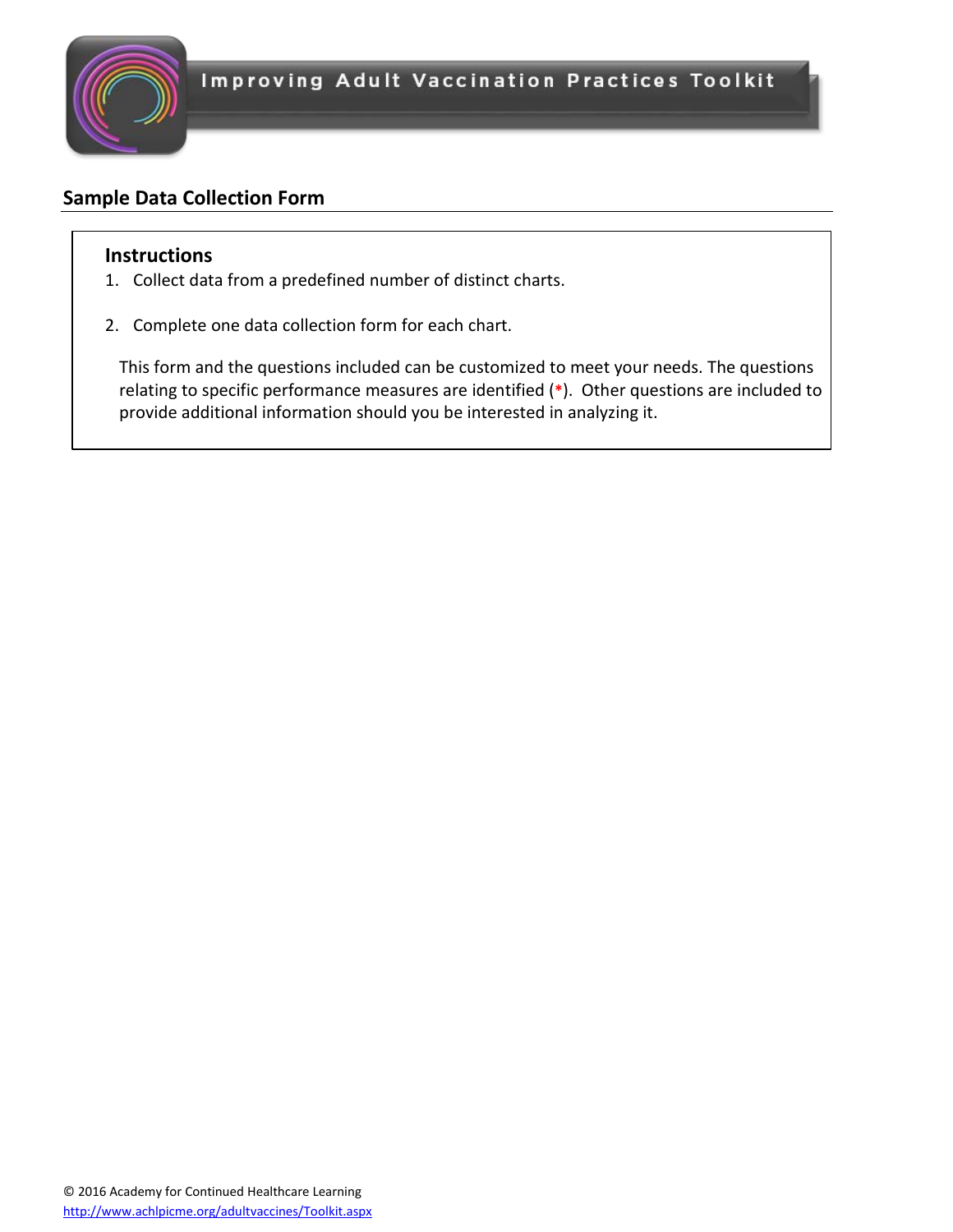Sample Data Collection Form. The questions relating to specific quality measures are identified (\*).

| 1. | Record number (1 of 20, 2 of 20, etc):                                                                                          |
|----|---------------------------------------------------------------------------------------------------------------------------------|
| 2. | Date of Birth:                                                                                                                  |
| 3. | Gender:   Male   Female                                                                                                         |
| 4. | Latino/Hispanic Other<br>African American<br>    Caucasian<br>Ethnicity:<br>  Asian                                             |
| 5. | * Is the patient 65 years of age or older? (calculate from question 2)                                                          |
|    | Yes<br>$\vert$   No                                                                                                             |
| 6. | Does the patient's chart/record document the pneumococcal vaccination was given?<br>×,<br>No [If No, skip to question 9]<br>Yes |
| 7. | If yes, what type of pneumococcal vaccine was administered?<br>PPSV23<br>PCV13/Prevnar<br>Don't know                            |
| 8. | Date of pneumococcal vaccine administered?                                                                                      |
| 9. | * Does the patient's chart/record document the influenza vaccination was given?<br>No [If No, skip to question 12]<br>Yes       |
|    | 10. If yes, what type of influenza vaccine was administered?<br>Live<br>Attenuated<br>Don't know                                |
|    | 11. Date of most recent influenza vaccine administered?                                                                         |
|    | 12. Diagnosis of coronary heart disease<br>Yes<br>  INo                                                                         |
|    | (identify if: congestive heart failure, cardiomyopathy, myocardial infarction, angina, arrhythmia)                              |
|    | 13. Diagnosis of chronic lung disease                                                                                           |
|    | Yes<br>No<br>(identify if: chronic obstructive pulmonary disease, chronic bronchitis, emphysema, or asthma)                     |
|    | 14. Diagnosis of diabetes mellitus                                                                                              |
|    | Yes<br>No<br>(Exclusions: Steroid induced diabetes; Gestational diabetes)                                                       |
|    | 15. Diagnosis of liver disease<br>Yes<br>No                                                                                     |
|    | (identify if: chronic liver disease, cirrhosis, hepatitis B, or hepatitis C)                                                    |
|    | 16. Diagnosis of human immunodeficiency virus infection<br>No<br>Yes                                                            |
|    | 17. Diagnosis of renal disease<br>No<br>Yes                                                                                     |
|    | (identify if: chronic kidney disease or moderate-to-severe renal disease)                                                       |
|    | 18. * Is the patient high risk? (YES if question 12, 13, 14, 15, 16 OR 17 were answered Yes)<br>Yes<br>No                       |
|    | Exclusions: Contraindications; Steroid induced diabetes; Gestational diabetes                                                   |